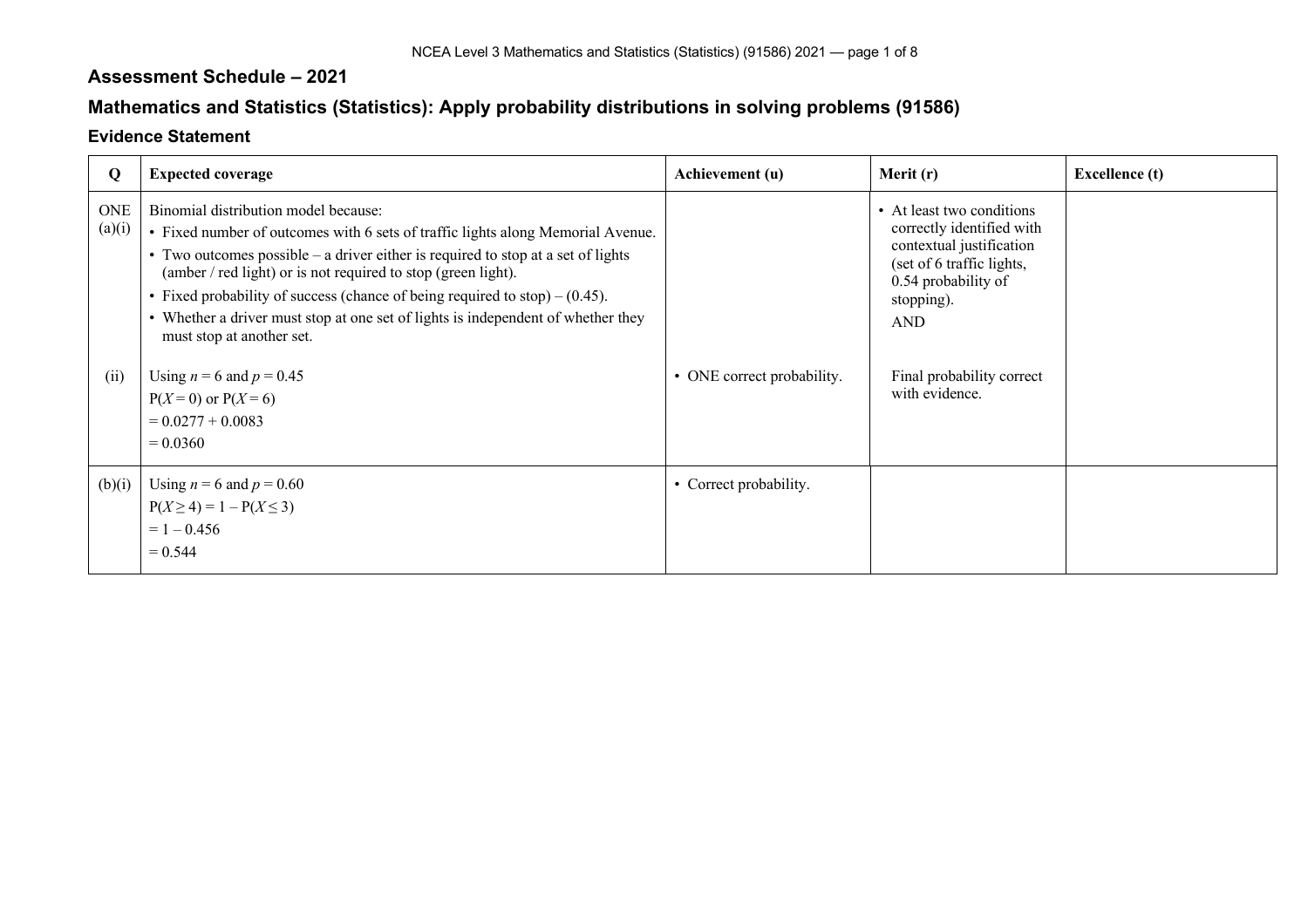| (i) | Without proposed safety changes<br>Using $n = 6$ and $p = 0.45$<br>$P(X \ge 4) = 1 - P(X \le 3)$<br>$= 1 - 0.7448$<br>$= 0.2552$<br>Through all working week probability of being unlucky each time without the<br>proposed safety changes is<br>$= 0.2552^{10} = 0.000001172$ (4 sf).<br>With proposed safety changes through all working week probability of being<br>unlucky each time = $0.544^{10} = 0.002270$ (4 sf).<br>Both of these probabilities are very small so the changes aren't going to make<br>any realistic difference and therefore the claim is correct.<br><b>OR</b><br>As a relative comparison, $\frac{0.002270}{0.000001172}$ = 1937<br>So the claim is rejected as they are 1937 times as likely to have an unlucky 10<br>journeys with the safety changes compared to without the safety changes.<br>Accept other reasonable rounding. | • Correct probability seen for<br>being unlucky with the new<br>parameter for the safety<br>changes. | • Both probabilities<br>calculated for a full<br>working week.<br><b>AND</b><br>A comparative comment<br>made. | • Both probabilities calculated<br>for the full working week.<br><b>AND</b><br>A comparitive comment<br>made.<br><b>AND</b><br>An appropriate conclusion<br>about the claim made. |
|-----|-------------------------------------------------------------------------------------------------------------------------------------------------------------------------------------------------------------------------------------------------------------------------------------------------------------------------------------------------------------------------------------------------------------------------------------------------------------------------------------------------------------------------------------------------------------------------------------------------------------------------------------------------------------------------------------------------------------------------------------------------------------------------------------------------------------------------------------------------------------------|------------------------------------------------------------------------------------------------------|----------------------------------------------------------------------------------------------------------------|-----------------------------------------------------------------------------------------------------------------------------------------------------------------------------------|
|-----|-------------------------------------------------------------------------------------------------------------------------------------------------------------------------------------------------------------------------------------------------------------------------------------------------------------------------------------------------------------------------------------------------------------------------------------------------------------------------------------------------------------------------------------------------------------------------------------------------------------------------------------------------------------------------------------------------------------------------------------------------------------------------------------------------------------------------------------------------------------------|------------------------------------------------------------------------------------------------------|----------------------------------------------------------------------------------------------------------------|-----------------------------------------------------------------------------------------------------------------------------------------------------------------------------------|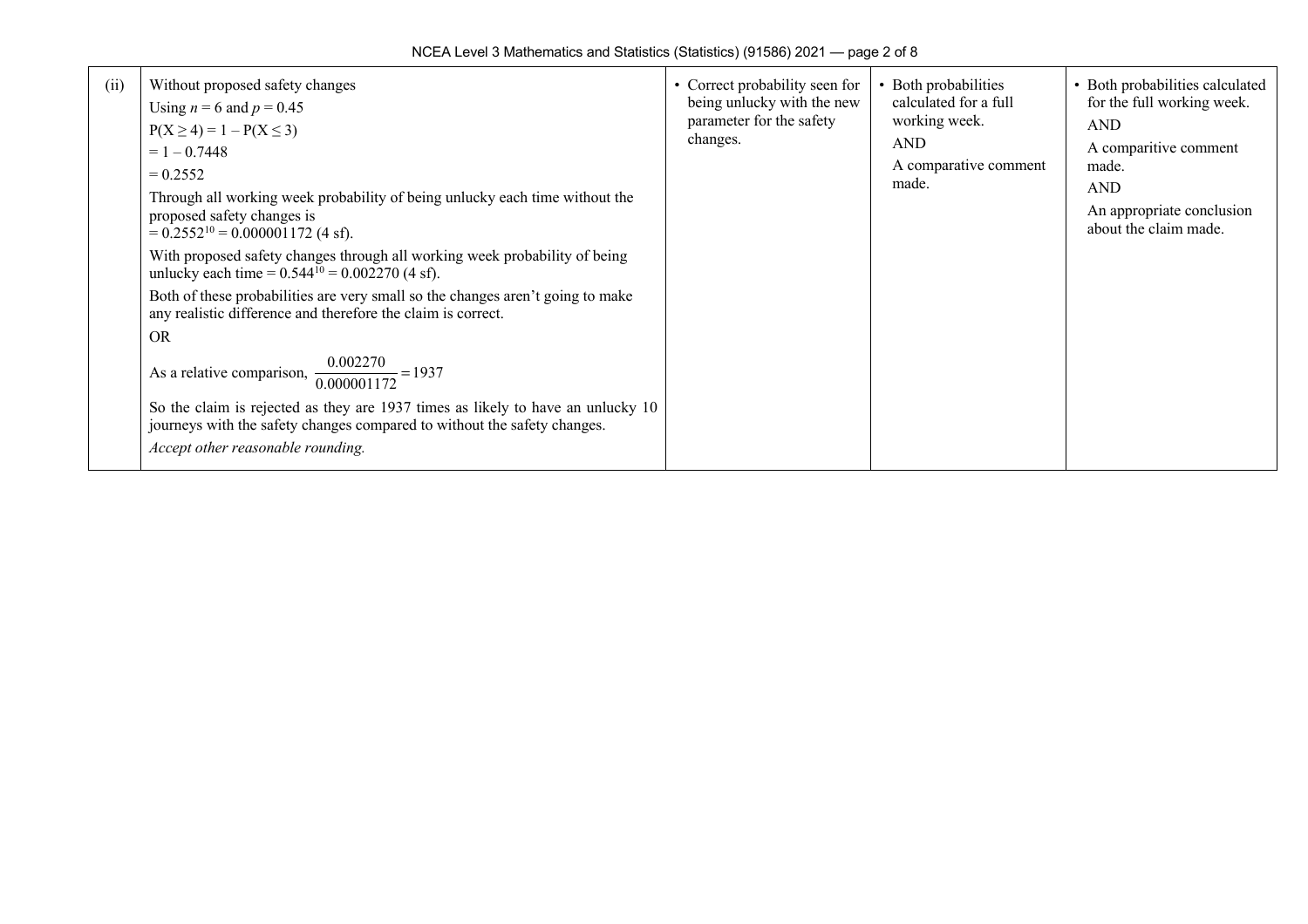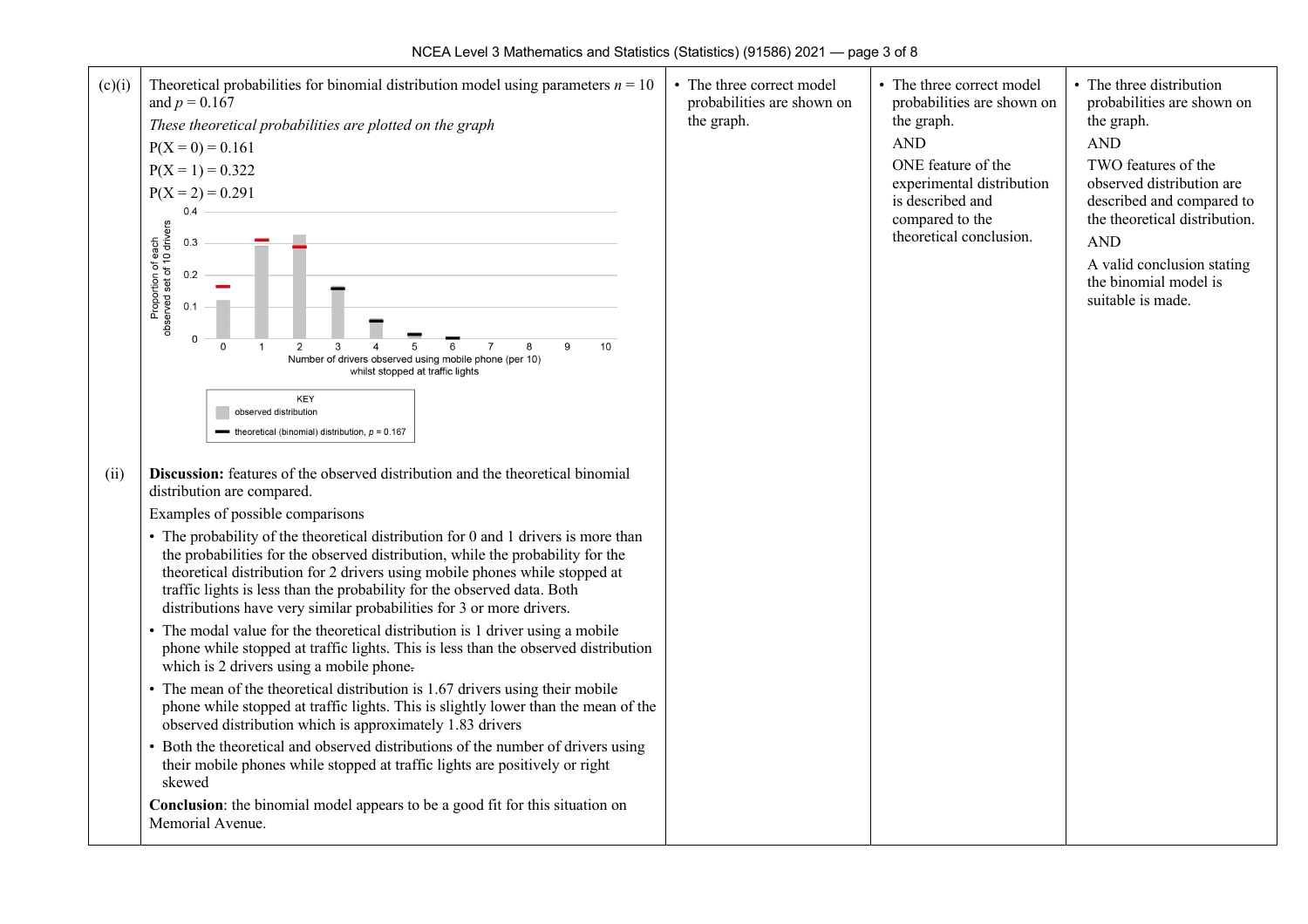NCEA Level 3 Mathematics and Statistics (Statistics) (91586) 2021 — page 4 of 8

| NØ                                    | <b>BT4</b><br>141                       | <b>BIA</b><br>1 V A | AJ     | A4               | M <sub>5</sub> | <b>M6</b> | <b>DO</b><br>. . | E8       |
|---------------------------------------|-----------------------------------------|---------------------|--------|------------------|----------------|-----------|------------------|----------|
| No response; no<br>relevant evidence. | Attempt at one part of<br>the question. | 'of u               | 2 of u | $\sim$<br>3 of u | l of r         | 2 of t    | l of t           | $2$ of t |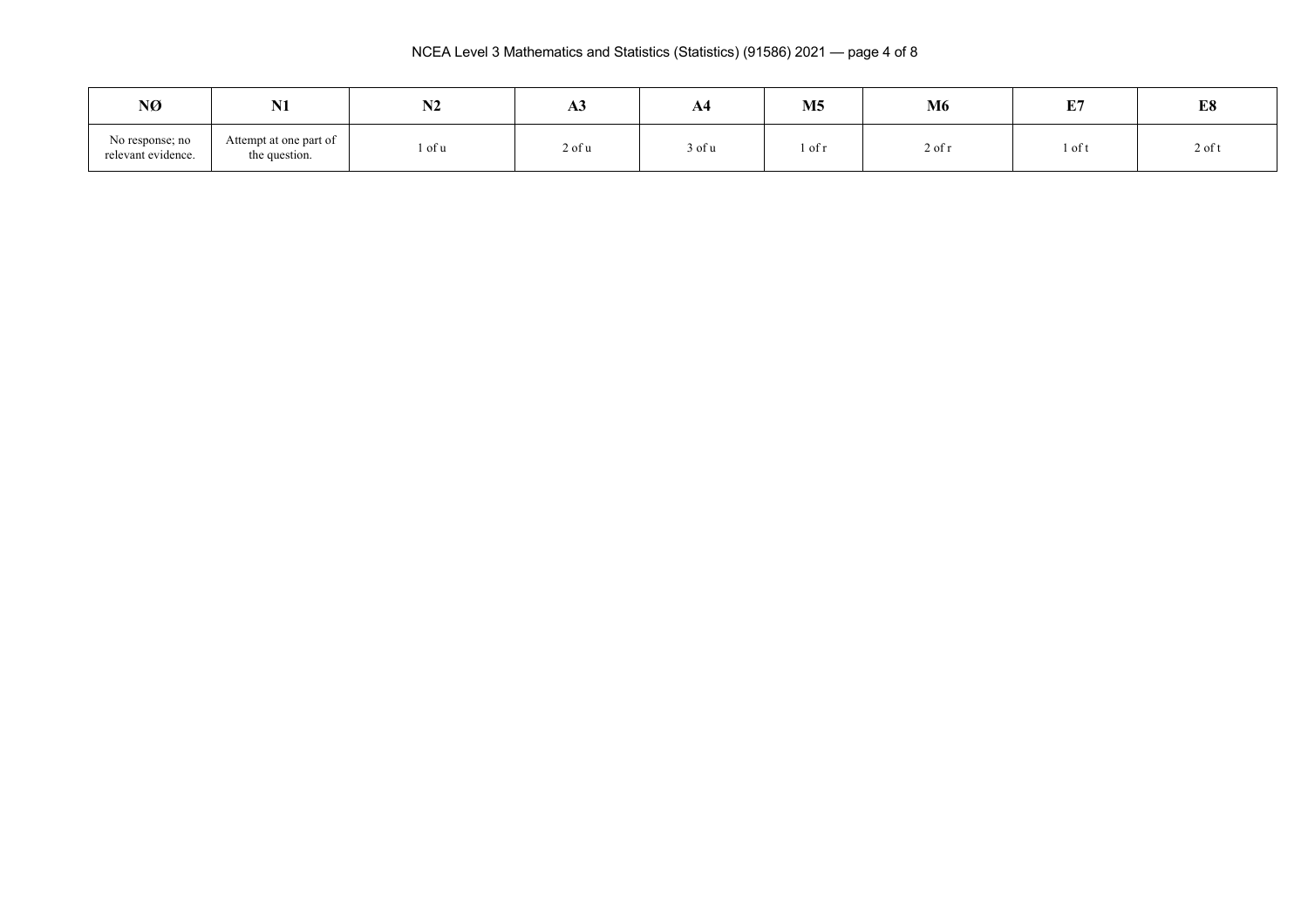| Q             | <b>Expected coverage</b>                                                                                                                                                                                                                                                                                                                                                                                                                                                                                                                                                                                                                                                                                                                                                                                                                                                                                                                                                                                                                                                                                                                                             | Achievement (u)                    | Merit (r)                                                                                                                                       | <b>Excellence</b> (t)                                                                                                                                                |
|---------------|----------------------------------------------------------------------------------------------------------------------------------------------------------------------------------------------------------------------------------------------------------------------------------------------------------------------------------------------------------------------------------------------------------------------------------------------------------------------------------------------------------------------------------------------------------------------------------------------------------------------------------------------------------------------------------------------------------------------------------------------------------------------------------------------------------------------------------------------------------------------------------------------------------------------------------------------------------------------------------------------------------------------------------------------------------------------------------------------------------------------------------------------------------------------|------------------------------------|-------------------------------------------------------------------------------------------------------------------------------------------------|----------------------------------------------------------------------------------------------------------------------------------------------------------------------|
| TWO<br>(a)(i) | Using Poisson model with $\lambda = 1.8$<br>$P(X > 4) = 1 - P(X \le 4)$<br>$= 1 - 0.963359$<br>$= 0.03641$                                                                                                                                                                                                                                                                                                                                                                                                                                                                                                                                                                                                                                                                                                                                                                                                                                                                                                                                                                                                                                                           | • Correct probability calculated.  |                                                                                                                                                 |                                                                                                                                                                      |
| (ii)          | Need $P(X = 0) = \frac{2}{3}$<br>So $e^{-\lambda} = \frac{2}{3}$<br>$\lambda = 0.4055$                                                                                                                                                                                                                                                                                                                                                                                                                                                                                                                                                                                                                                                                                                                                                                                                                                                                                                                                                                                                                                                                               | • Correct initial set up to solve. | • Correct value of $\lambda$ with clear<br>and logical steps as to how<br>the value was found.                                                  |                                                                                                                                                                      |
| (iii)         | Examples of possible responses are<br>• The Poisson distribution assumes independence of events, that is<br>the occurrence of one wilding pine tree growing does not affect<br>the probability that a second wilding pine will grow. This may<br>not be the case as a tree will drop seeds therefore increasing the<br>likelihood that more trees will grow around it.<br>The Poisson distribution assumes that the rate that wilding pines<br>grow is proportional to the area. This may not be the case as the<br>average number of wilding pines per square kilometre may not<br>be proportional to smaller areas since trees require adequate<br>space to grow. This means there would be a limit on how small<br>this scaling down can go.<br>The Poisson distribution assumes that the location of a wilding<br>pine growing is random and unpredictable. This may not be the<br>case because some conditions e.g. better soil in some areas of the<br>island and volcanic rocks in others, may be more conducive to<br>growing pines than others. Therefore, growth in some areas will<br>be more predictable.<br>Do not accept arguments about simultaneous. | • TWO correct reasons in context.  | • At least ONE correct reason<br>linked to the context.<br><b>AND</b><br>Explanation of why it is not<br>appropriate to use a Poisson<br>model. | • At least TWO different, correct<br>reasons linked to the context.<br><b>AND</b><br>Explanation of why each<br>reason is not appropriate to use<br>a Poisson model. |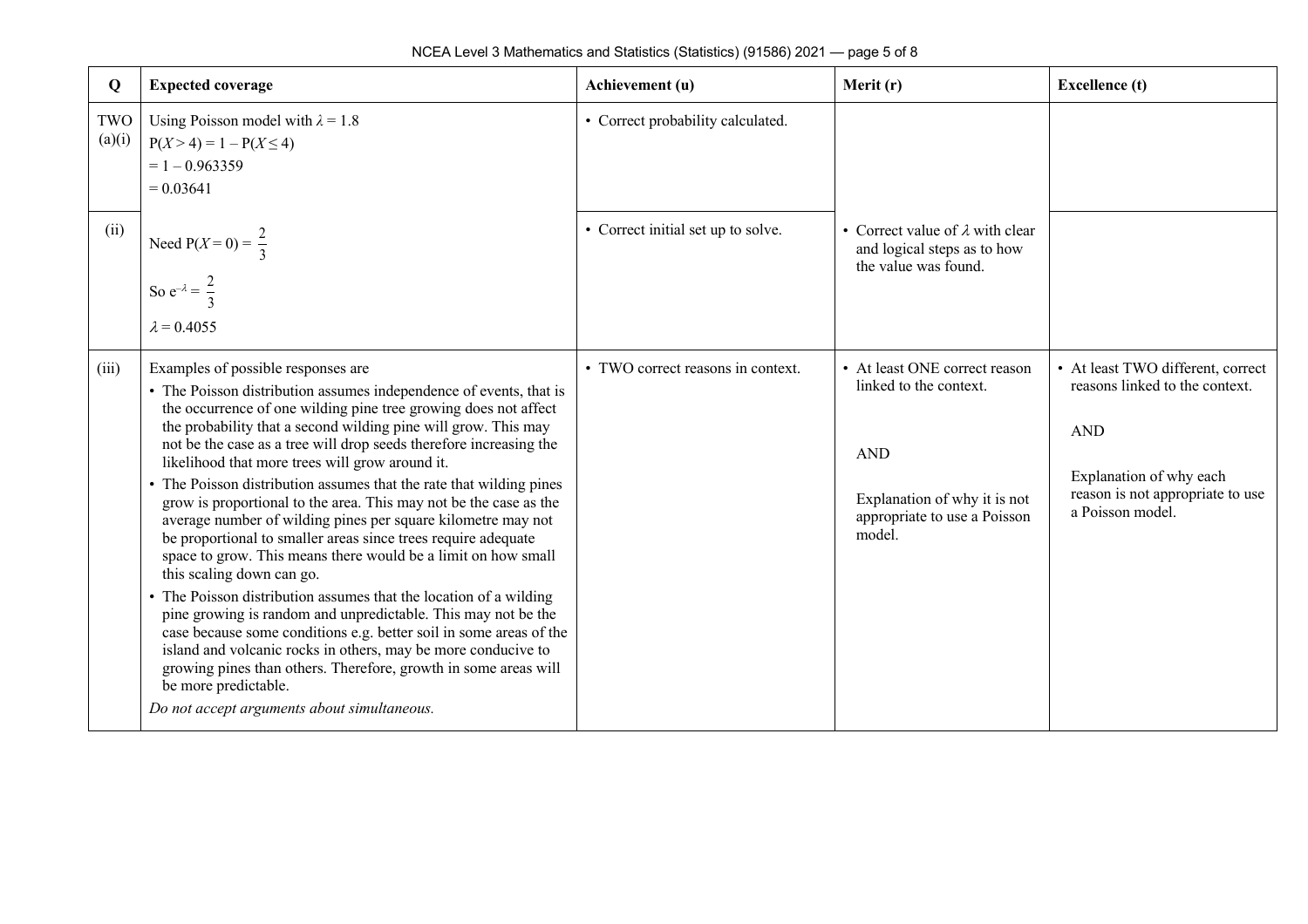| (b)(i) | South Island<br>$\frac{1}{12}$<br>North Island<br>15<br>21<br>27<br>30<br>12<br>15<br>18<br>24                                                                                                                                                                                                                                                                                                                                              | One graph correctly drawn including<br>correct height and clearly identified.                                     | Both graphs correctly drawn<br>including correct heights and<br>clearly identified.                                                                                                                                                                 |                                                                                                                                                                                                                                    |
|--------|---------------------------------------------------------------------------------------------------------------------------------------------------------------------------------------------------------------------------------------------------------------------------------------------------------------------------------------------------------------------------------------------------------------------------------------------|-------------------------------------------------------------------------------------------------------------------|-----------------------------------------------------------------------------------------------------------------------------------------------------------------------------------------------------------------------------------------------------|------------------------------------------------------------------------------------------------------------------------------------------------------------------------------------------------------------------------------------|
| (ii)   | P(NI re-emerge within 8 months) = $\frac{1}{15} \times 5 = \frac{1}{3}$<br>P(SI re-emerge within 8 months) = $0.5 \times 5 \times \frac{5}{108} = \frac{25}{216}(0.1157)$<br>Probability that randomly selected North Island and South Island areas<br>have re-emergence within 8 months = $\frac{1}{3} \times \frac{25}{216} = \frac{25}{648} (0.0386 (3 s.f.))$                                                                           | • EITHER<br>North island or South Island probability<br>for re-emergence within 8 months<br>correctly calculated. | Each of the North Island and the<br>South Island probabilities for re-<br>emergence within 8 months<br>correctly calculated.<br><b>AND</b><br><b>EITHER</b><br>The correct probability that the<br>two areas see a re-emergence<br>within 8 months. | Each of the North Island and the<br>South Island probabilities for re-<br>emergence within 8 months<br>correctly calculated.<br><b>AND</b><br>The correct probability that the<br>two areas see a re-emergence<br>within 8 months. |
| (iii)  | The assumption is independence of wilding pine re-emergence in an area<br>in the North Island and an area in the South Island. This may not be valid<br>because an area of wilding pines from the bottom of the North Island and<br>one from the top of the South Island may be close enough to share<br>characteristics (e.g. broad weather patterns).<br>Accept other valid reasons for independence or that they are not<br>independent. | <b>OR</b><br>A correct discussion over the validity of<br>the assumption of independence.                         | <b>OR</b><br>A correct discussion over the<br>validity of the assumption of<br>independence.                                                                                                                                                        | <b>AND</b><br>A correct discussion over the<br>validity of the assumption of<br>independence                                                                                                                                       |

| NØ                                    | <b>LYA</b>                              | 194    | AJ     | A4     | M <sub>5</sub> | <b>M6</b> | $\mathbf{r}$<br>щ. | E8       |
|---------------------------------------|-----------------------------------------|--------|--------|--------|----------------|-----------|--------------------|----------|
| No response; no<br>relevant evidence. | Attempt at one part of<br>the question. | l of u | 2 of u | 3 of u | 1 of 1         | 2 of r    | 1 of t             | $2$ of t |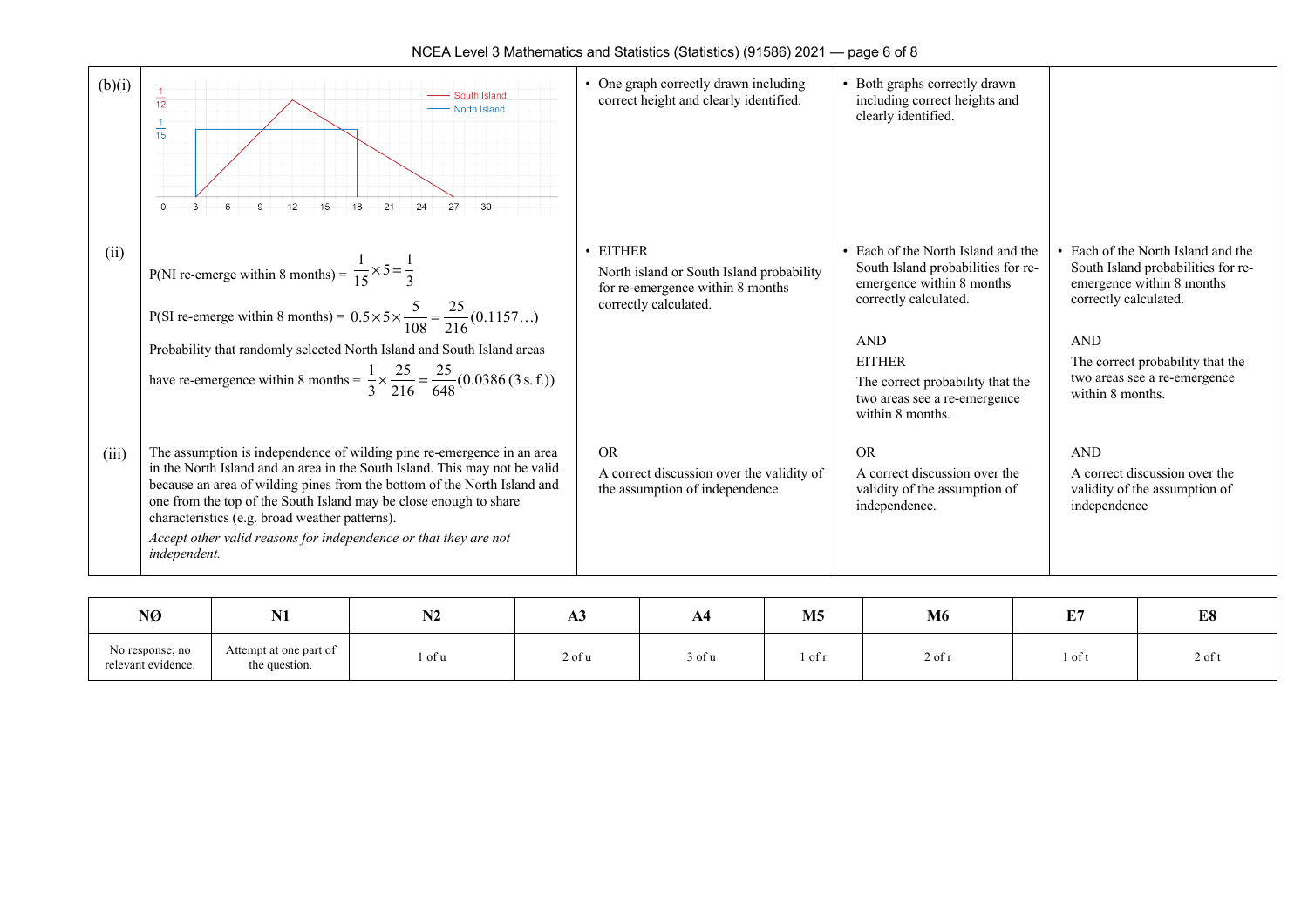| Q                      | <b>Expected coverage</b>                                                                                                                                                                                                                                                                                                                                                                                                                                                                                                                                                                                                                                                                                | Achievement (u)                                              | Merit (r)                                                                           | <b>Excellence</b> (t)                                                     |
|------------------------|---------------------------------------------------------------------------------------------------------------------------------------------------------------------------------------------------------------------------------------------------------------------------------------------------------------------------------------------------------------------------------------------------------------------------------------------------------------------------------------------------------------------------------------------------------------------------------------------------------------------------------------------------------------------------------------------------------|--------------------------------------------------------------|-------------------------------------------------------------------------------------|---------------------------------------------------------------------------|
| <b>THREE</b><br>(a)(i) | Reason(s) for similar expected values:<br>• The probabilities across both systems have symmetry in the middle<br>around 3 to 4 extras purchased. System A "achieves this" with a peak<br>concentration of proportions in the middle and System W via bi-<br>modality at either extremes, so the expected value will still fall close<br>to the middle.<br>Reason(s) for different standard deviations:<br>• System A with the proportions concentrated in the middle has less<br>variation. With the concentration of proportions for System W at<br>either end there will be more variation.<br>Note: No credit awarded for calculations. Explanations must come from<br>description of distributions. | • Correct explanation for<br>standard deviation              | • Correct explanation for<br>expected value.                                        | Correct explanation for<br>BOTH expected value<br>and standard deviation. |
| (ii)                   | $= 0.08 + 0.04 + 0.02$<br>For System A, $P(5 \text{ or more})$<br>$= 0.14$<br>For System W, $P(5 \text{ or more})$<br>$= 0.18 + 0.14 + 0.15$<br>$= 0.47$<br>It is much more likely (3.36 times as likely) to purchase 5 or more extras<br>for system W than for system A.<br><b>OR</b><br>$0.47 > 0.14$ so it is more likely that owners of System W will buy more<br>extras than owners of system A.                                                                                                                                                                                                                                                                                                   | • BOTH probabilities<br>calculated.                          | • BOTH probabilities<br>calculated.<br><b>AND</b><br>A comparative comment<br>made. |                                                                           |
| (b)(i)                 | Using a normal distribution, N = 5.5, $\sigma$ = 0.9<br>$P(X>6) = 0.289$<br>$P(X > 7.5) = 0.0131$<br>So $P(X > 7.5   X > 6) = \frac{0.0131}{0.289} = 0.0453$                                                                                                                                                                                                                                                                                                                                                                                                                                                                                                                                            | • One correct normal<br>distribution probability<br>correct. | • Conditional probability<br>correctly calculated.                                  |                                                                           |